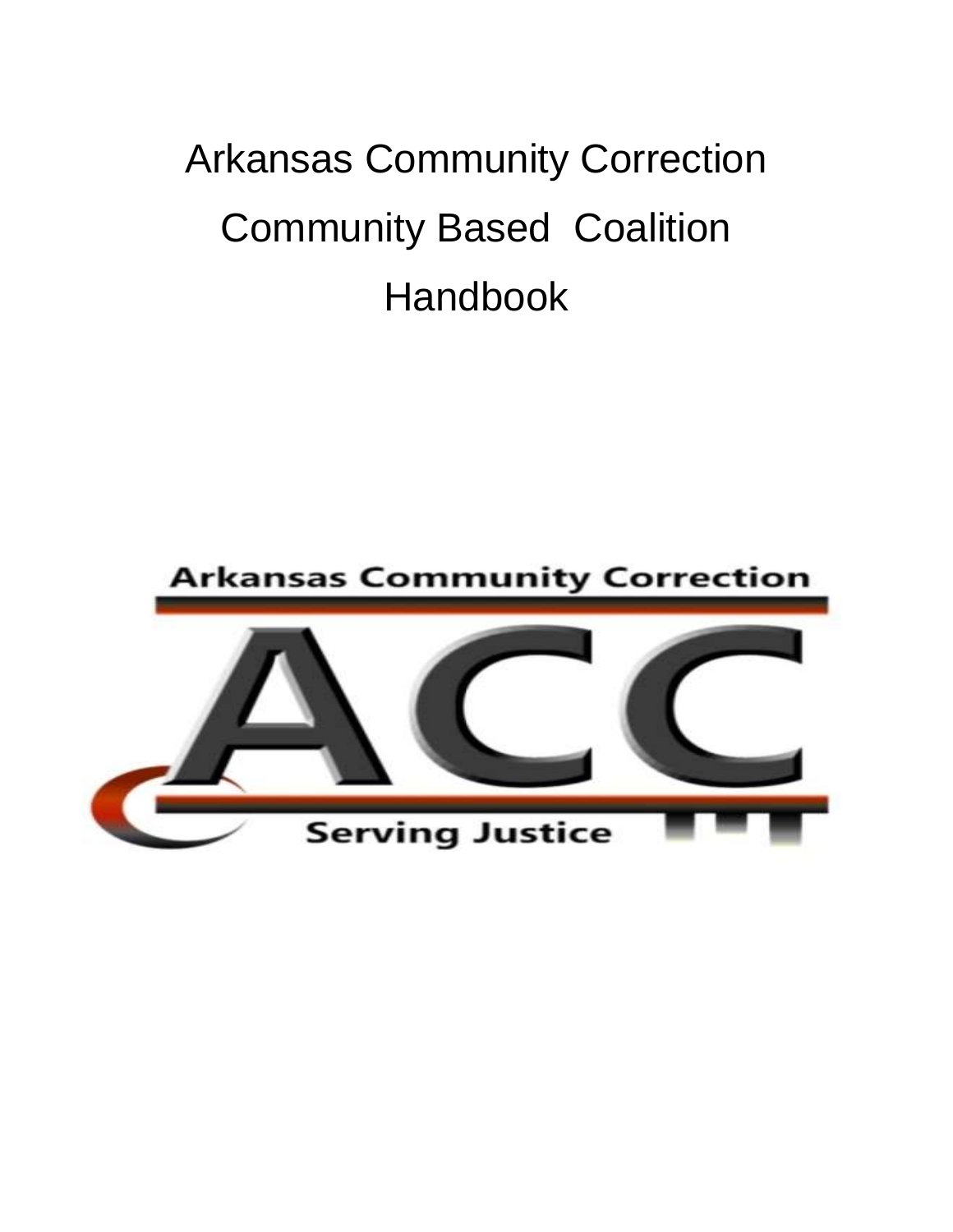# **TABLE OF CONTENTS**

| Introduction                                                   | 1              |
|----------------------------------------------------------------|----------------|
| What is a Community Based Coalition                            | $\overline{2}$ |
| The Community Based Coalition Structure                        | $\overline{2}$ |
| The Role of a Chairperson                                      | 3              |
| The Role of a Steering Committee                               | 3              |
| The Role of Subcommittees                                      | $\overline{4}$ |
| The First Step                                                 | 4              |
| The Vision                                                     | $\overline{4}$ |
| The Mission                                                    | $\overline{4}$ |
| The Goal                                                       | $\overline{4}$ |
| <b>Meeting Procedures</b>                                      | 5              |
| Barriers to a Successful Reentry                               | 5              |
| Keys to Developing and Maintaining a Community Based Coalition | 6              |
| <b>Community Based Coalition Map</b>                           | 7              |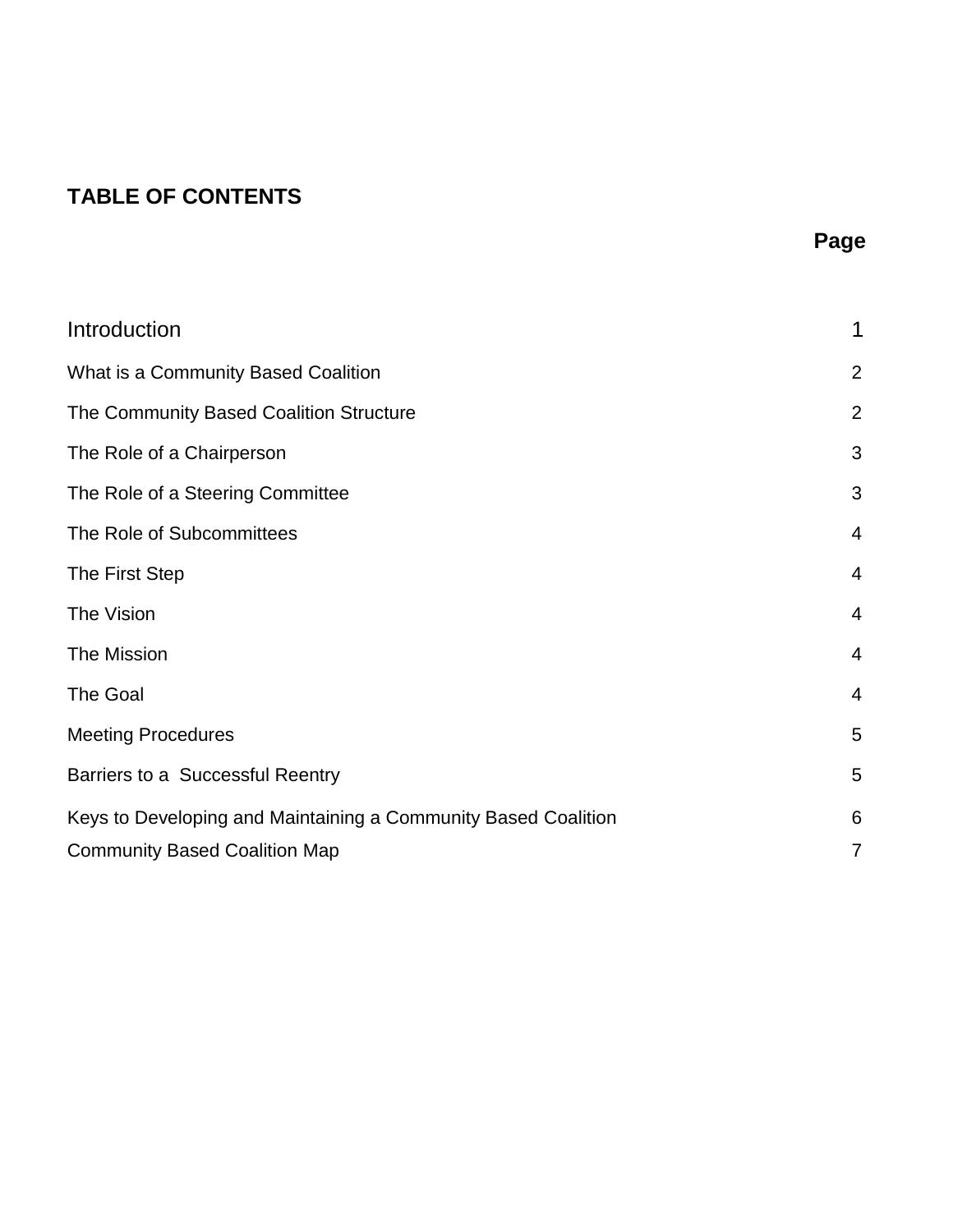## **INTRODUCTION**

This handbook contains some information that will hopefully give you guidance on your journey to forming a coalition.

Each local coalition must define their purpose that meets the needs of the state and local communities. Establishing a community network of government agencies, businesses, and citizens to ensure a successful transition for returning citizens is important. This can be accomplished by providing resources and services.

It is also critical that the coalition collaborates, coordinates, communicate and show a commitment to their mission. This can be done by:

- Showing respect and involving others
- Developing a well thought out plan
- Sharing information and knowledge
- Maintaining a pledge to do your best.

We appreciate and applaud your efforts for wanting to give others a second chance.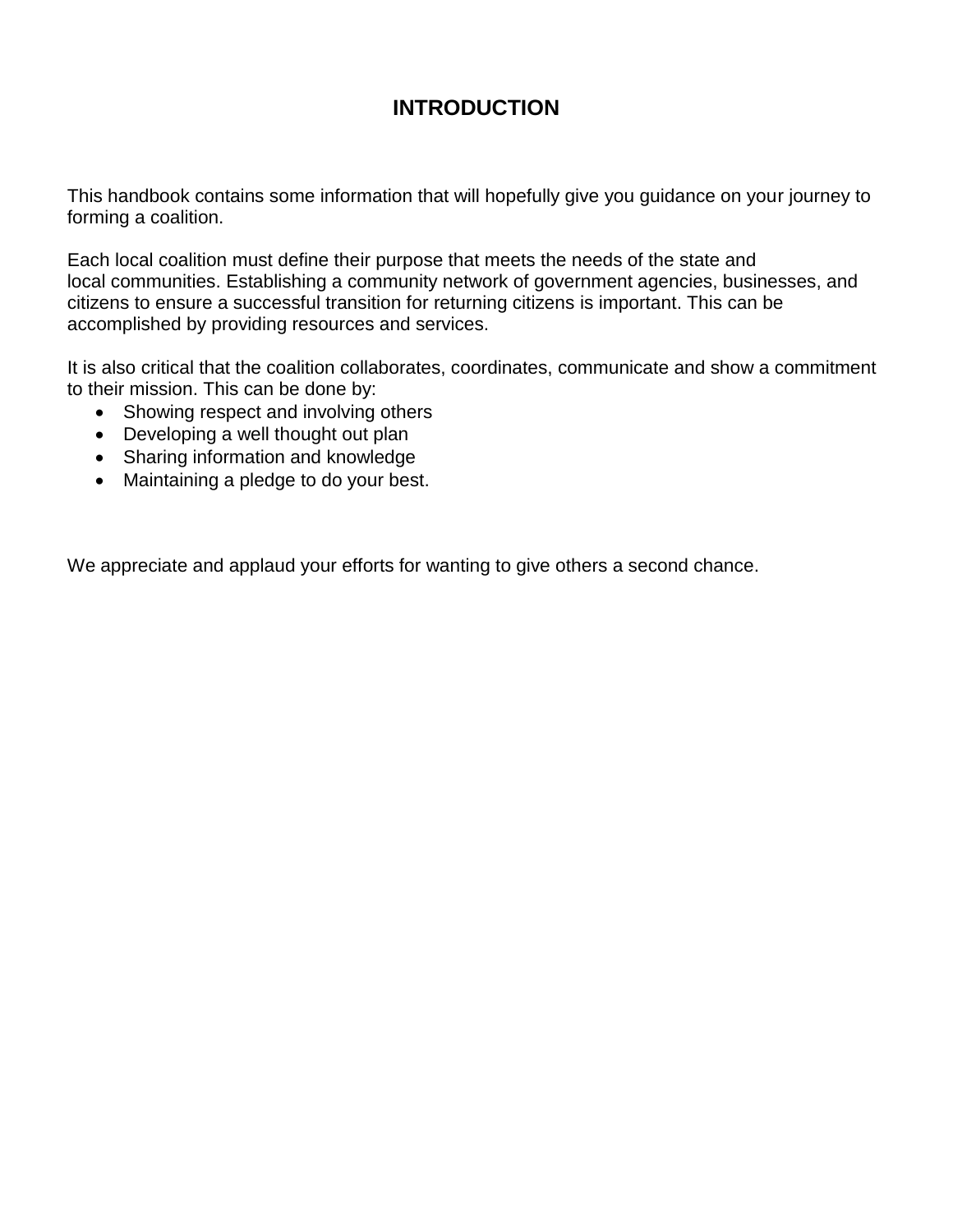# **WHAT IS A COMMUNITY BASED COALITION?**

A reentry coalition is a group of community and faith-based organizations, state and local policy makers, volunteers, collaborators, corrections, and other government agencies within a local community that are networked with a common purpose and agreed-upon objectives/outcomes that achieve the goal of addressing the needs of men and women released from prison and their families.

# **THE COMMUNITY BASED COALITION STRUCTURE**

The CBC sutructure is critical to the survival and effectiveness of the organization. The leadership structure will aid the CBC in moving forward.

- Each CBC must be registered with the ACC Reentry Department for effective CBC building;
- CBC steering committee should be diverse to help deter the CBC from becoming one-sided;
- The ACC Area Manager, Reentry Officer, or other ACC/ADC representative should have a role on the steering committee;
- CBC's will be plotted on the ACC area map, which indicates whether they are active or non-active in the region.

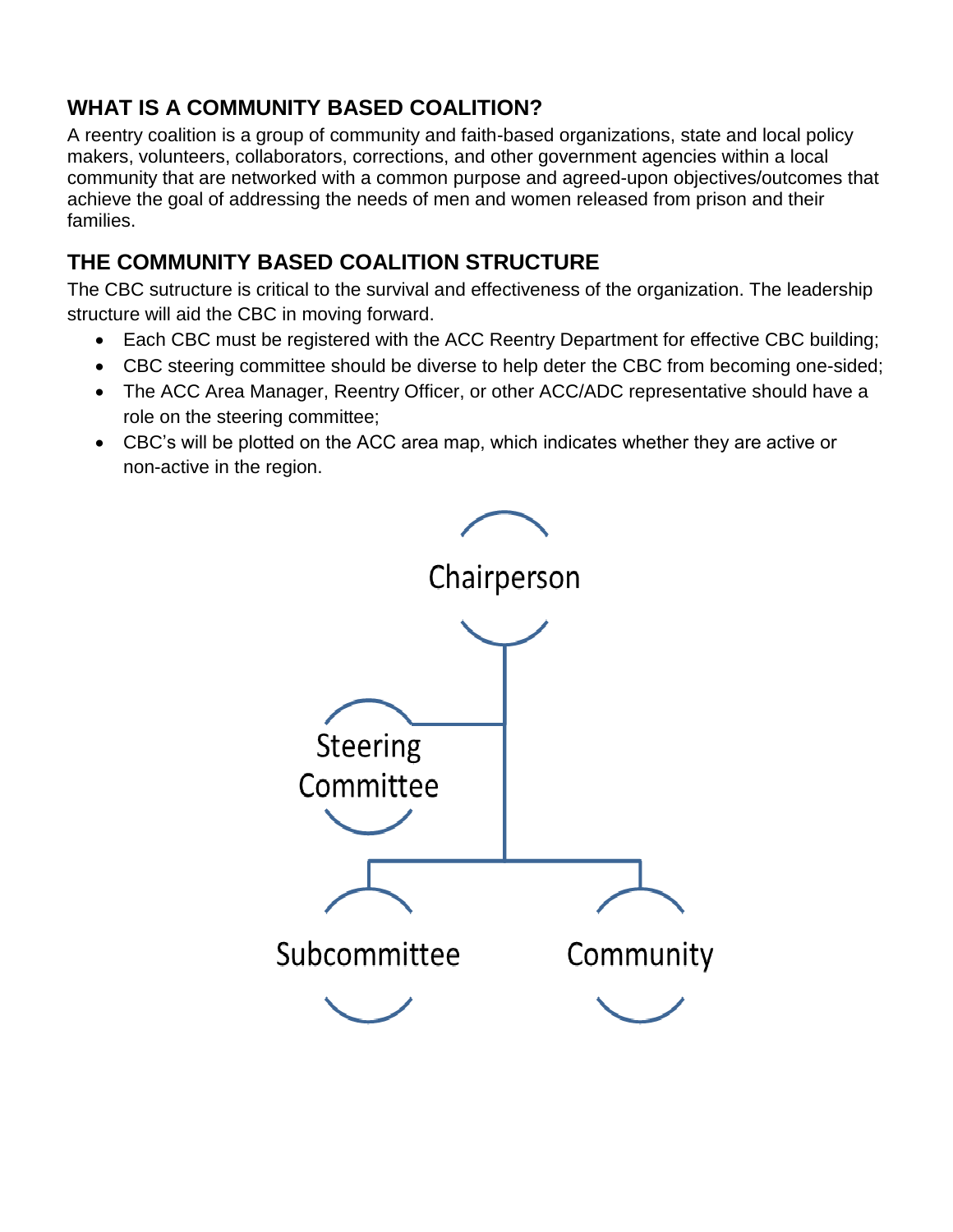# **THE ROLE OF A CHAIRPERSON**

The chairperson is the leader of the coalition. They are elected or appointed to the position. The committee will vote on the length of the term. The chairperson must keep the focus on the returning citizen while leading the committee members. They must engage the community and educate them on the needs of the returning citizen. They must also:

- Be the voice for the returning citizen
- Must have an established influence in the community and have the time to do the work;
- Chair the Steering Committee;
- Recruit CBC steering committee members;
- Serve as the organizer and carry out leadership tasks;
- Handle administrative responsibilities;
- Coordinate meetings;
- Disseminate information to steering committee;
- Duties of the chairperson can be delegated to members of the steering committee.
- Memorandum of Understanding with ACC will be required.

## **THE ROLE OF A STEERING COMMITTEE**

A steering committee is the driving force providing leadership/direction to the CBC. It is a representative of the community.

- Help develop a vision/mission statement for the CBC;
- Coordinate the direction and activities to help the CBC meet agreed-upon goals;
- Review CBC plans and identify other efforts in the area/region that will help to mobilize community resources;
- Develop working relationships with businesses, church/faith based leaders, and public agencies;
- Serve as the public liaison for the CBC;
- Research and communicate issues, challenges, options, and other pertinent information;
- Build and maintain strong relationships within the CBC;
- Monitor and report progress;
- Identify, recommend, and coordinate additional working sub-committees and tasks;
- Participate in monthly committee and CBC meetings or conference calls.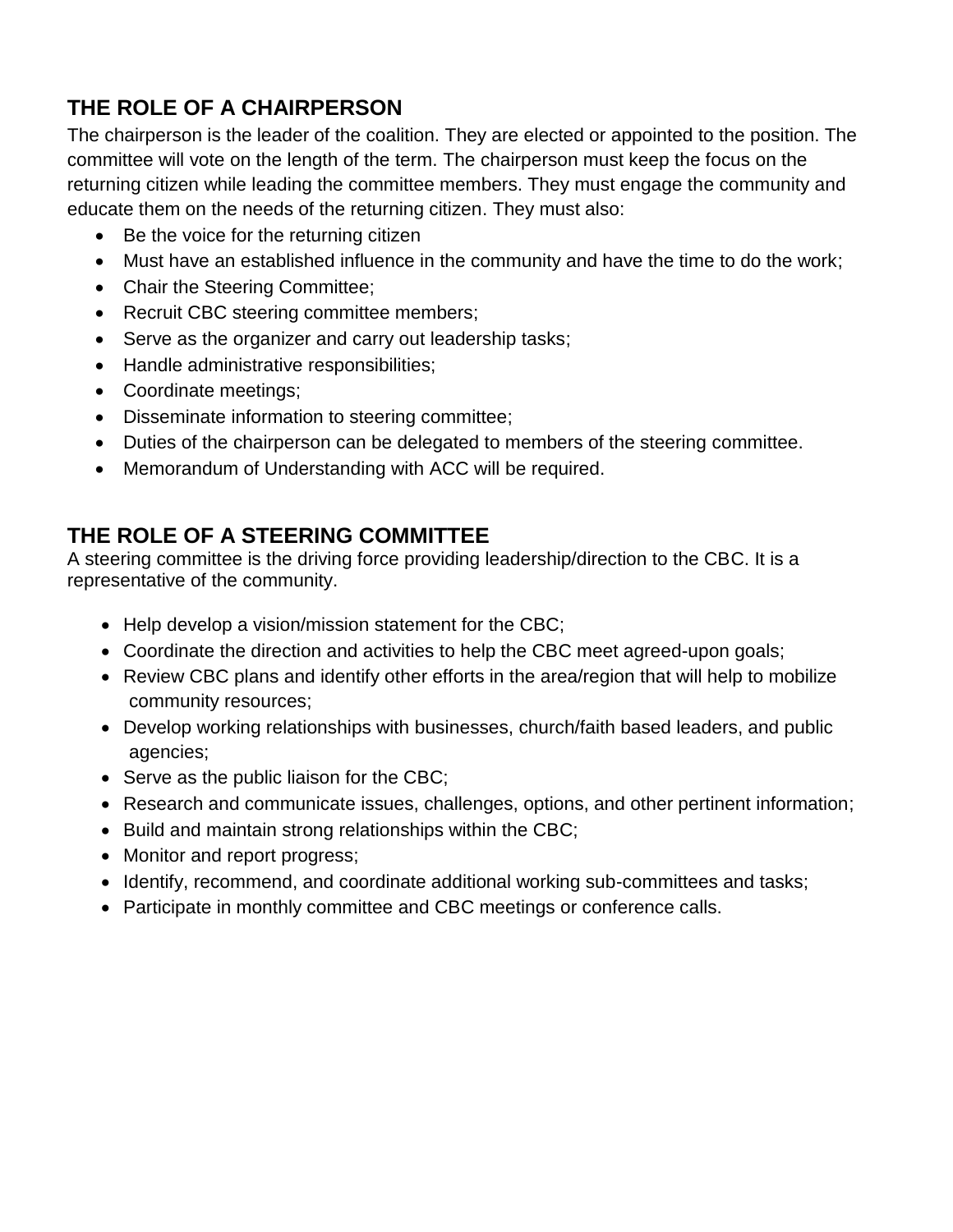Each committee will have a chairperson. The chairperson must be very knowledgeable in the field for which they are selected. Some of the fields include:

- Addiction
- **Education**
- Employment
- Family Reunification
- Financial
- Human Services
- Medical
- Mental Health
- Mentoring
- Transportation

## **THE ROLE OF SUBCOMMITEES**

Subcommittees are formed from the steering committees. Each chairperson of a steering committee selects individuals with expertise in specific areas to help on projects/issues and return with the findings or suggestions.

### **THE FIRST STEP**

Now that you know the roles of the coalition, the next step is to establish the vision statement, mission statement goal and set up meeting procedures. The Arkansas Community Correction Volunteer Coordinator has experience and can offer guidance to you in this area.

#### **VISION STATEMENT**

The vision is the image in the future that members of the organization would like to see - *Every returning citizen becomes a successful and productive member of society.*

#### **MISSION STATEMENT**

The mission is the overall purpose of the organization – *Commit, communicate, coordinate, and create opportunities for reentry using a program that has been shown to reduce recidivism.*

## **GOAL**

The goal is the end result of the organization's work – *Reduce recidivism by 25% in the next 5 years.*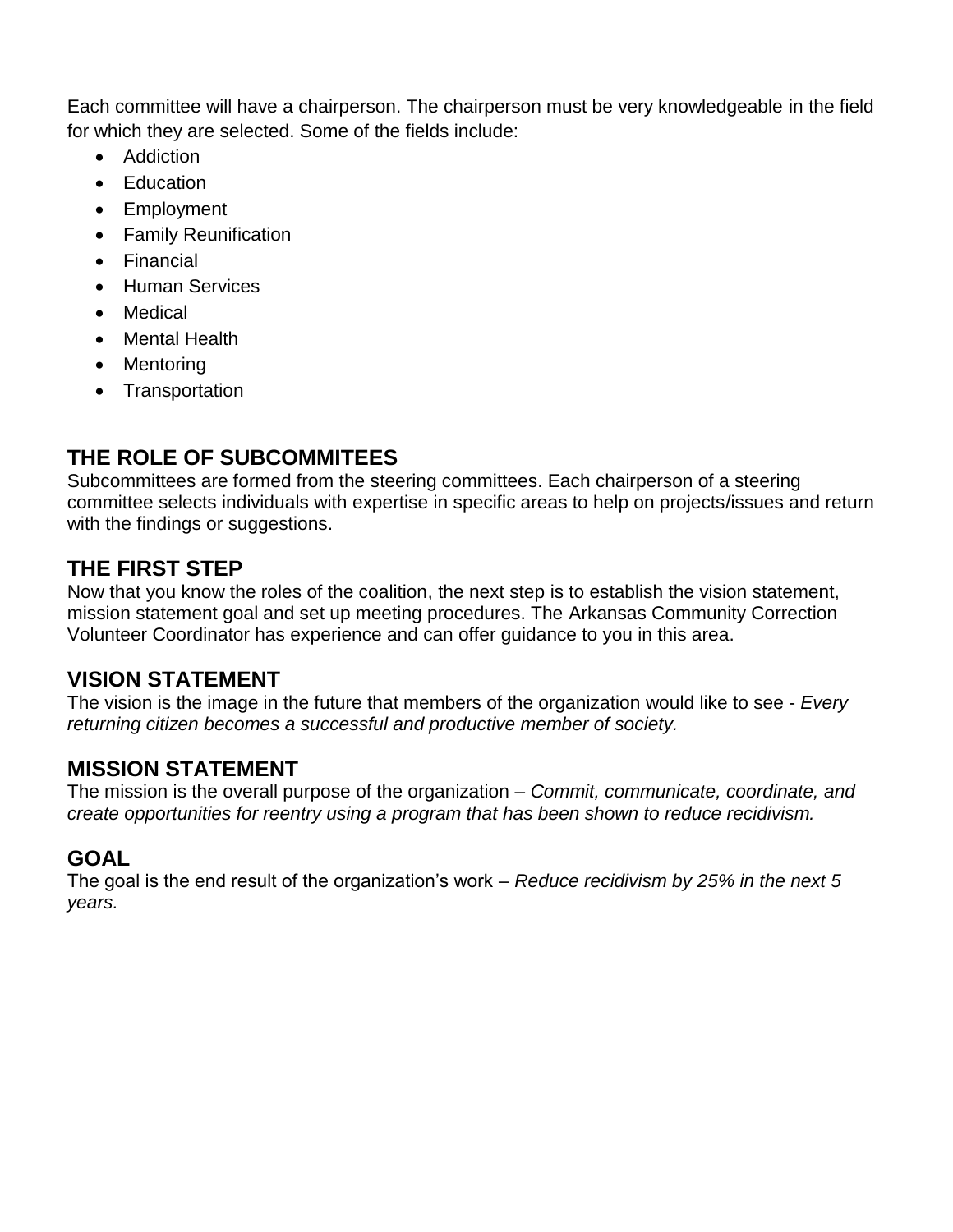# **MEETING PROCEDURES**

Meetings should be as informal as possible to produce a relaxing atmosphere and held monthly. This is the opportunity for individuals to get together to discuss issues of common concern and to make decisions. The chairperson should plan meetings well, so that they are taken seriously.

- All staff members and/or volunteers should be informed about the meeting (by word-ofmouth, emails, notice board, social media etc…);
- Provide details of the venue and time;
- Ensure that all necessary records and equipment are available at the meeting;
- Distribute the agenda of the meeting on time, so that everyone attending will know what to expect;
- Prepare an attendance register and other relevant documents before the meeting; and
- Evaluate the meeting venue and its conditions.

It is important to keep a written record of the meeting. It should include:

- The date, time and place of the meeting;
- A list of people who attended the meeting and a list of the people who were absent;
- Adoption of previous minutes;
- Discussion on issues from the previous meeting;
- Discussion on new issues;
- Tabling of relevant mailing;
- Decisions taken on operational matters;
- The closure of the meeting; and
- The date, time and place of the next meeting.

# **BARRIERS TO A SUCCESSFUL REENTRY**

Although you will more than likely not be involved in the first two phases of reentry, these barriers are listed to give you a better understanding. As a coalition your main focus will probably be concentrated on the third phase. The main goal of reentry strategies is to provide individualized reentry plans that coordinate programs and services within in the prison (jail) with appropriate resources and service providers within the community. The strategies should focus on what needs are to be met during the Pre-Release, Post-Release, and Transitional phases for returning men and women. Below is list of barriers that must be overcome for a successful reentry. ADC/ACC staff work to make sure that the below listed barriers are removed or workable upon release:

#### **Pre-Release (Phase 1)**

- Compile of list of service providers and their contact information that can ideally be given to inmates before they leave prison or jail. This requires that plans to meet reentry needs begin prior to inmates' release.
- Develop a Discharge Plan (work with the Department of Corrections)
- Conduct an Assessment Screening (identify inmates' prevalent needs)
- Form a partnership with the Probation and Parole division in your district
- Offer pre-release training that prepares inmates for life on the outside. This can include spiritual development, life skills, and family reconciliation.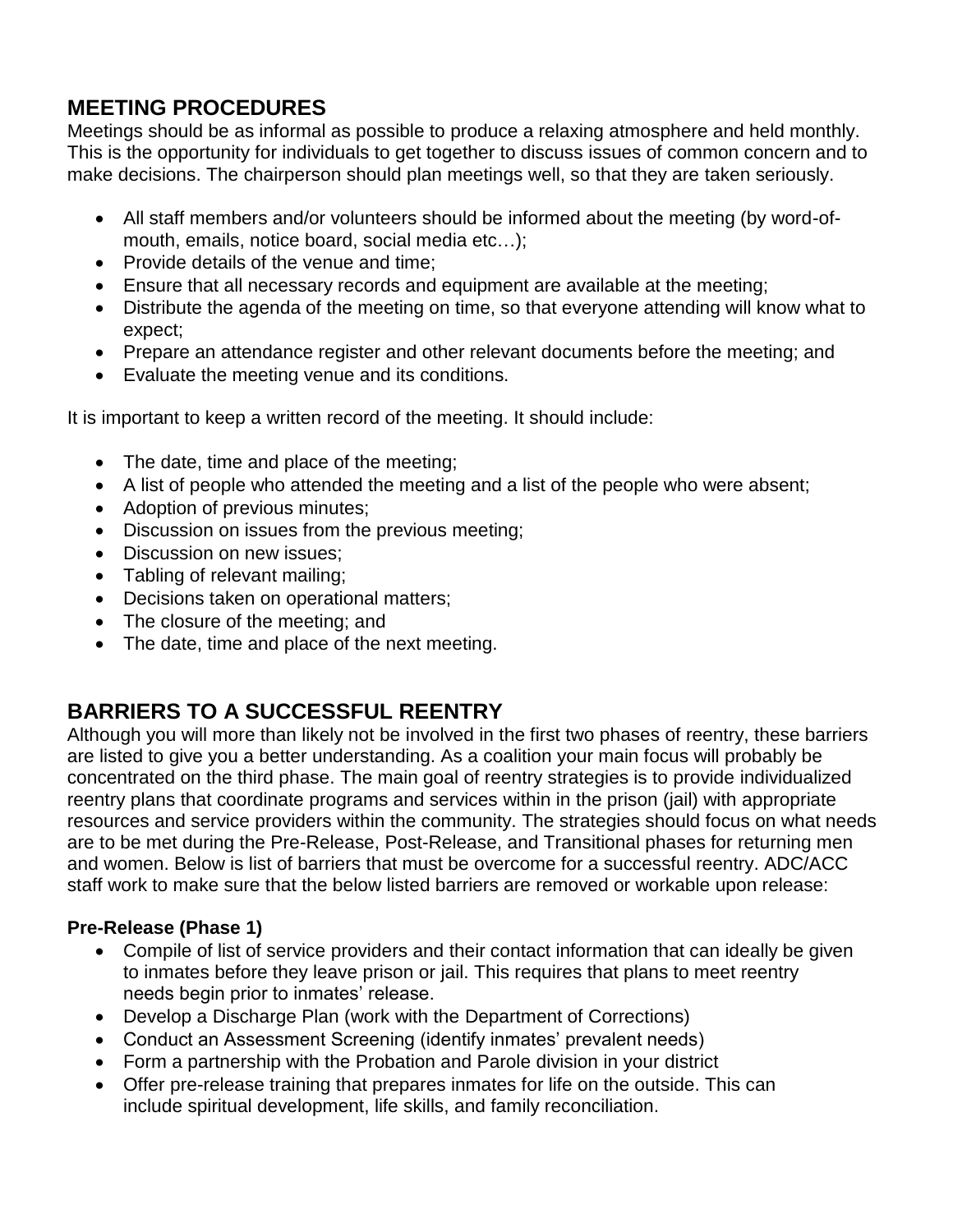#### **Post-Release: The First 72 Hours (Phase 2)**

- Immediate sustenance needs
- Housing, clothing
- Identification documents (e.g., birth certificate, driver's license)
- Mentoring support
- Arkansas Community Correction supervision/reporting
- Substance abuse/addiction screening
- Health care (mental health, medication, etc.)

#### **Transitional Plan (Phase 3)**

- Case management
- Education (GED, diploma, college)
- Job skills training
- Employment
- Personal development
- Church/spiritual development
- Family/children
- Mental health counseling
- Addiction counseling (outpatient/residential treatment)
- Legal support
- Transportation
- Referrals to other services, court dates

# **KEYS TO DEVOPING AND MAINTAINING A SUCCESSFUL COMMUNITY BASED COALITION**

- Forge relationships with key community leaders.
- Keep evolving and re-evaluating the mission.
- Build relationships through social activities, such as a retreat or dinner event.
- Host special events that will increase public awareness and draw attention to the purpose of the CBC.
- Make it a primary goal of the group to get organizations in the city to collaborate, cooperate, and share resources.
- Be committed to listening to others.
- Engage churches and recruit new church.
- Set goals and tasks that can be effectively measured and fulfilled. Work to provide critical services to the formerly incarcerated. Critical needs include: employment, housing, transportation, mental health issues, identification, substance abuse, education, mentorship, faith involvement, etc.
- Be productive during monthly meetings. Instead of focusing on the issues at hand, focus on the solutions and finding ways to overcome obstacles.
- Maintain the "spirit of CBC."